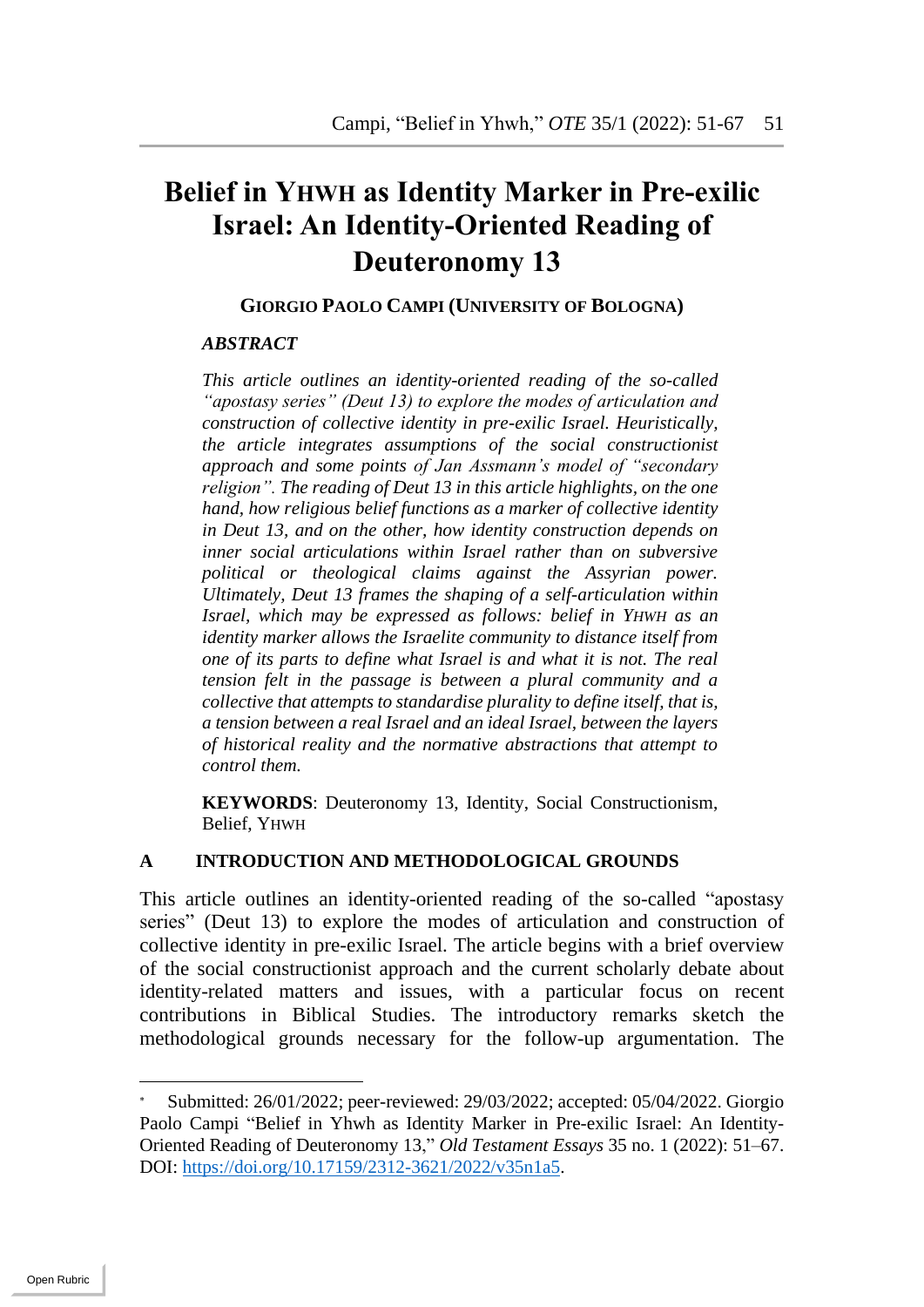assumptions of social constructionism are heuristically integrated with some points of Jan Assmann's category of "secondary religion". The rationale for this operation lies in the fact that Assmann discusses the principle of secondary religion and its implications in terms of identity-building mechanisms. <sup>1</sup> The article presents Assmann's model particularly highlighting some of its salient concepts and categories that are used to analyse Deut 13. The final results of the reading reveal, on the one hand, how religious belief functions as a marker of collective identity in Deut 13, and on the other, how identity construction depends on inner social articulations within Israel rather than on subversive political or theological claims against the Assyrian power.

During the second half of the twentieth century, scholars in the humanities, especially in cultural studies and social constructionism, have increasingly addressed the complex and slippery topic of identity. Such scholars generally assume that identities, whether individual or collective, are determined neither by natural principles nor by history understood in the sense of a mere flow of events; furthermore, identities are not viewed as once and for all fixed formulations. In this view, identities are positionally defined instead of essentially defined. Identities are regarded as discursive constructs, that is, products of continuous negotiation processes among interacting actors and social groups.<sup>2</sup> Every identity is produced "in specific historical and institutional sites within specific discursive formations and practices."<sup>3</sup> Therefore, to understand a historically situated collective identity it is necessary to pay attention to both the context within which such identity is formed and the cultural mechanisms that built and shaped its enunciative strategies. 4 In this theoretical framework, the

<u>.</u>

<sup>1</sup> See e.g., Jan Assmann, *Ma'at. Gerechtigkeit und Unsterblichkeit im Alten Ägypten* (München: C.H. Beck, 1990, repr., 2006), 20; *Moses the Egyptian. The Memory of Egypt in Western Monotheism* (Cambridge, MA: Harvard University Press, 1997), 1– 2; *Of God and Gods. Egypt, Israel, and the Rise of Monotheism* (Madison, WI: The University of Wisconsin Press, 2008), 97–98, 138; *The Price of Monotheism* (trans. R. Savage; Stanford: Stanford University Press, 2010), 23.

<sup>&</sup>lt;sup>2</sup> For a comprehensive theoretical discussion on this approach, drawing from neo-Marxism and Foucauldian discourse analysis, see Stuart Hall, "Who Needs 'Identity'?" in *Questions of Cultural Identity* (eds. Stuart Hall and Paul Du Gay; London: SAGE Publications, 1996; repr., 2003), 1–17. For wide-ranging and up-to-date overviews of academia's contemporary developments on the topic of identity, see Seth J. Schwarz, Koen Luyckx, Vivian L. Vignoles, eds., *Handbook of Identity Theory and Research*, 2 vols. (New York: Springer, 2011); Anthony Elliott, ed., *Routledge Handbook of Identity Studies*, 2nd ed. (London: Routledge, 2019); Patrick J. Williams and Kaylan C. Schwarz, eds., *Studies on the Social Construction of Identity and Authenticity* (London: Routledge, 2020).

Hall, "Who Needs 'Identity'?" 4.

<sup>&</sup>lt;sup>4</sup> When dealing with *Deuteronomy*, the need to narrow the focus on collective rather than individual identity stems from the very way the source material is shaped; as Ebach puts it, "trotz der singularischen Formulierung nicht von Identitätsfigurationen, die auf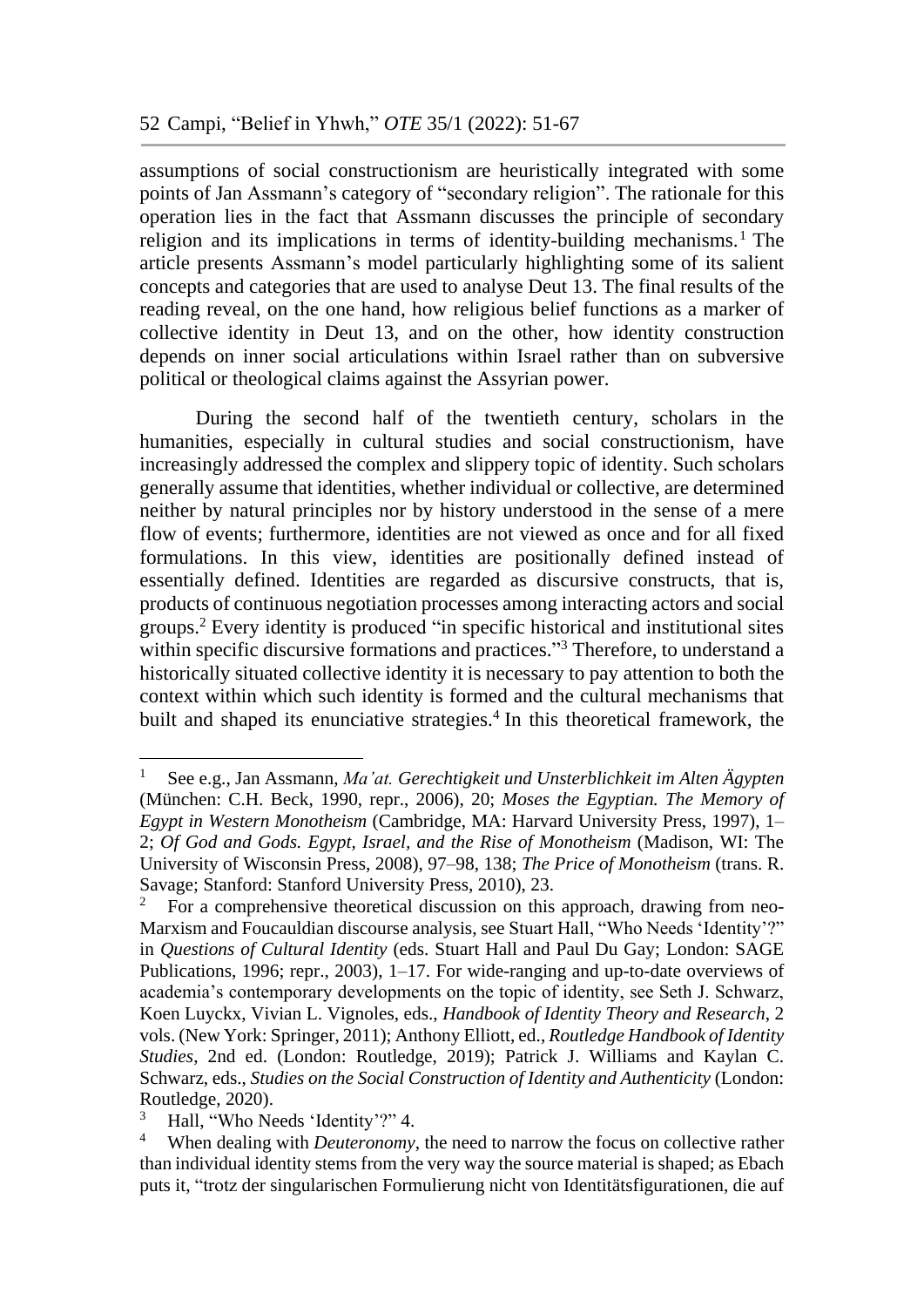following issues are well recognised and explored: first, the role of the religious phenomenon and of religious experience in collective identity formation processes; second, the role of religious beliefs as a conceptual subset of religion. It is the social construction of boundaries that produces collective identity. Religion is a complex system where boundaries are constructed, operating amidst other systems such as ethnicity, political relations, and the broader cultural fabric. In turn, those boundaries mark and organise some of the symbolic codes of distinction that allow for negotiation and appointment of meanings. In this process, specific meanings coagulate, are distinguished and defined, thus enabling the construction of an identity over and against an undefined and indistinct background. 5

Concerning ancient Israel's identity formation, scholars tended to focus on two phases: first, the rise of Israel as a state entity between the late second and early first millennium; and second, the age of foreign dominations in the exilic and post-exilic periods.<sup>6</sup> More recently, attention was also placed on the

<u>.</u>

<sup>5</sup> See Eisenstadt and Giesen, "The Construction," 74–76; David A. Snow and Catherine Corrigall-Brown, "Collective Identity," in *International Encyclopedia of the Social and Behavioral Sciences*. 2nd ed. (ed. James D. Wright; Amsterdam: Elsevier, 2015), 4: 174–180; Bosco B. Bae, "Believing Selves and Cognitive Dissonance: Connecting Individual and Society via 'Belief'," in *Religion and the Individual: Belief, Practice, and Identity* (eds. Douglas J. Davies and Michael J. Thate; Basel: MDPI, 2017), 6–19. Cf. Jon L. Berquist, "Construction of Identity in Postcolonial Yehud," in *Judah and the Judeans in the Persian Period* (eds. Oded Lipschits and Manfred Oeming; Winona Lake: Eisenbrauns, 2006), 53–66, 57–58, 63–64; Crouch, *The Making*, 102.

<sup>6</sup> See Kenton L. Sparks, *Ethnicity and Identity in Ancient Israel: Prolegomena to the Study of Ethnic Sentiments and Their Expression in the Hebrew Bible* (Winona Lake: Eisenbrauns, 1998), 222–225; Crouch, *The Making*, 1–2 and fn. 1 (who also provides a list of exceptions to this general trend), 107–112.

das Individuum zielen, gesprochen werden kann. Indem jeder Israelit als 'Du' angesprochen wird und jeder Fremdling der Fremdling ist, entfällt jegliche individualisierende Differenzierung zwischen den Vertreterinnen und Vertretern dieser Gruppen" (Ruth Ebach, *Das Fremde und das Eigene. Die Fremdendarstellungen des Deuteronomiums im Kontext israelitischer Identitätskonstruktionen* [BZAW 471; Berlin: De Gruyter, 2014], 10). In a very influential essay, sociologists Eisenstadt and Giesen posited the fact that collective identity is socially constructed and not naturally generated as the basis for their treatment of collective identity formation processes (Samuel N. Eisenstadt and Bernhard Giesen, "The Construction of Collective Identity," *EJS* 36/1 [1995]: 74). On the legitimacy of using sociological theories and categories on the construction of collective identity for the study of premodern societies see Ebach, *Das Fremde*, 13 fn. 44, who mentions the fruitful activity of the Fribourg research group SFB 541 (1997–2003) in this field of research; cf. Carly L. Crouch, *The Making of Israel. Cultural Diversity in the Southern Levant and the Formation of Ethnic Identity in* Deuteronomy (VTSup 162; Leiden: Brill, 2014), 83–99, who provides instead an overview on identity construction from an anthropological perspective.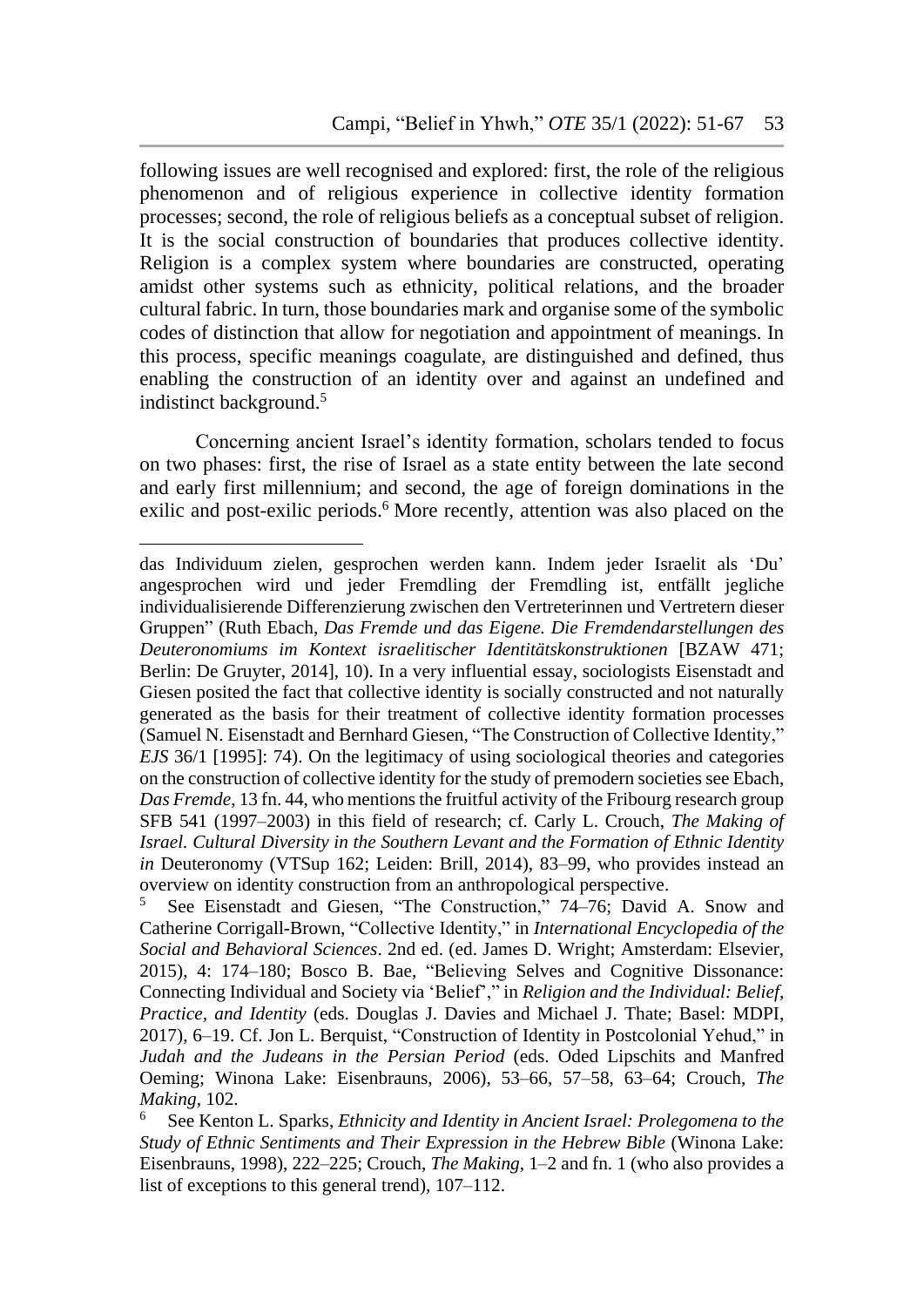<u>.</u>

period between Israel's rise and the experience of exile. <sup>7</sup> The two most indicative essays in this sense were published in 2014 by Ruth Ebach and Carly L. Crouch. In both essays, these scholars utilise Deuteronomy as the primary reference text.<sup>8</sup> Ebach explores the Israelite concept of "foreigner" (נכרי גר) in Deuteronomy and its role in identity construction processes with the aid of several sociological theories. 9 In her view, Deuteronomy's treatment of the "foreigner" is a pivotal

links the representation of the גר to Israel's understanding of its own identity; however, he argues that most occurrences of the term are found in texts either composed or edited at a late stage, thus reflecting Israel's experience during or after the exile. Literature on

 $\frac{7}{1}$  This interest dovetails with the fact that more in general in recent years identity construction theories have been more and more used to interpret and engage with biblical texts; see Coleman A. Baker, "Social Identity Theory and Biblical Interpretation," *BTB* 42/3 (2012): 129–138. Most recently, see e.g., Linda M. Stargel, *The Construction of Exodus Identity in Ancient Israel. A Social Identity Approach* (Eugene: Pickwick Publications, 2018); Karalina Matskevich, *Construction of Gender and Identity in Genesis. The Subject and the Other*(LBHOTS 647; London: T&T Clark, 2019); Andrew M. King, *Social Identity and the Book of Amos* (LHBOTS 706; London: T&T Clark, 2021); Johannes U. Ro and Diana V. Edelman, eds., *Collective Memory and Collective Identity. Deuteronomy and the Deuteronomistic History in Their Context* (BZAW 534; Berlin: De Gruyter, 2021).

The question of Israelite identity and the processes of its formation cross another set of issues which could be defined – borrowing Peter Machinist's renowned expression - the "question of distinctiveness in Ancient Israel", that is, the problem of the specificity of Ancient Israel as a social and cultural entity with respect to its surroundings (Peter Machinist, "The Question of Distinctiveness in Ancient Israel: An Essay," in *Ah, Assyria… Studies in Assyrian History and Ancient Near Eastern Historiography Presented to Hayim Tadmor* [SH 33; eds. Mordechai Cogan and Israel Eph'al; Jerusalem: Magnes Press, 1991], 196–212). As Machinist points out, the approach of scholars who search the biblical texts for traces of an actual and objective Israelite distinctiveness is at one time product and proponent of the same apologetic intent that the authors of the texts themselves had. The real issue "is not the *actual*  uniqueness of Israel … It is, instead: how can the ways in which the questioning was framed and answered in the Bible help us … to understand the shape of Israelite culture" (Machinist, "The Question," 202; [emphasis in the original]); which is another way to ask: what can the texts tell us about how a certain distinct Israelite identity has been constructed? It is no coincidence that the social legislation of Deuteronomy, which shows a strong focus on identity issues, also happens to be the text where we find the richest and most varied collection of distinctiveness statements (Machinist, "The Question," 207–208; cf. Edward L. Greenstein, "The God of Israel and the Gods of Canaan: How Different Were They?," in *Proceedings of the Twelfth World Congress of Jewish Studies. Jerusalem, July 29-August 5, 1997: Division A. The Bible and Its World* [ed. Ron Margolin; Jerusalem: World Union of Jewish Studies, 1997], 47\*–58\*; Christoph Uehlinger, "Distinctive or Diverse? Conceptualizing Ancient Israelite Religion in its Southern Levantine Setting," *HeBAI* 1/4 [2015]: 1–24, 2–7).

<sup>9</sup> See Ebach, *Das Fremde*, passim; similarly, José E. Ramírez Kidd, *Alterity and Identity in Israel. The* גר*in the Old Testament* (BZAW 283; Berlin: De Gruyter, 1999)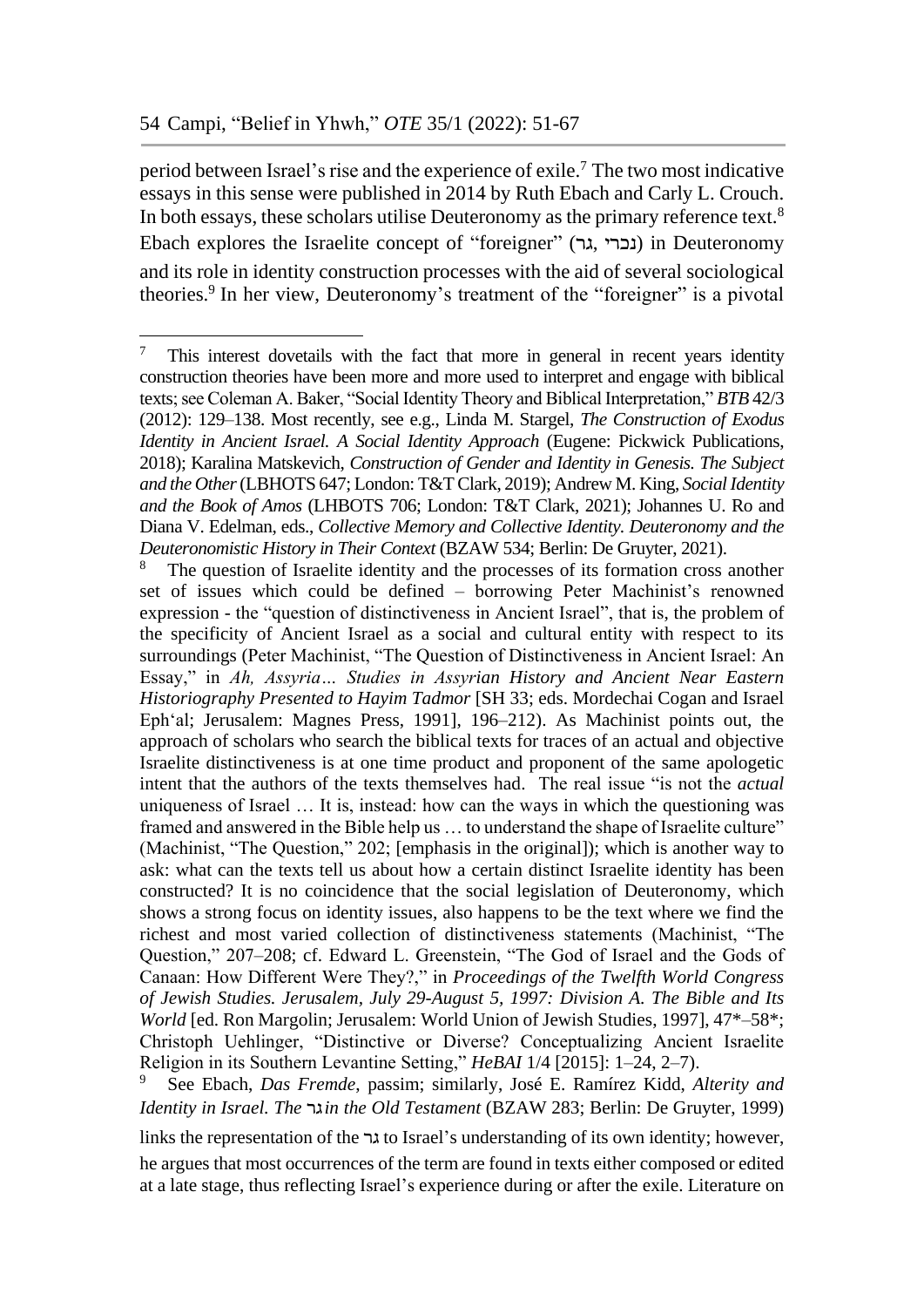point in negotiating a collective Israelite identity. Crouch reads Deuteronomy as an identity formation project against the background of Assyrian pressure on the Levant during the seventh c. B.C.E. She conceptually distinguishes two areas within this project—first, Deuteronomy is aimed at defining Israelite identity, and second, it is aimed at defending and maintaining Israelite identity. She further outlines a set of criteria and practices upon which the project is based: exclusive Yahwism, the centralisation of the cult, the creation of a shared origin narrative (i.e., the exodus), and the observance of customs aimed at the formation of an endo-culture, etc. 10

## **B SECONDARY RELIGION AS A READING LENS FOR IDENTITY CONSTRUCTION**

The concept of "secondary religion" was first elaborated in 1980 by historian of religion and mission theologian Theo Sundermeier and was taken up and reworked in the following years by Egyptologist Jan Assmann. Through Assmann's work, the concept was properly introduced and applied in Biblical Studies, Ancient Israelite Religion and Old Testament Theology.<sup>11</sup> According to Assmann's theoretical outline, the model of secondary religion (*Bekenntnis*- /*Gegen- religion*) is differentiated from that of primary religion (*Kultur-* /*Traditions- religion*) in several features. In this article, focus is only on those features which are integrated in our reading of Deuteronomy.<sup>12</sup>

A pivotal role is played by the notion of confession (*Bekenntnis*). This principle is relevant for our discussion in two main respects. First, as emphasised

<u>.</u>

the גר is vast. For a fresh look see Daniel Graber, "The גר) *Gēr*) in Deuteronomy," in *Deuteronomy in the Making. Studies in the Production of Debarim* (BZAW 533; eds. Diana V. Edelman et al.; Berlin: De Gruyter 2021), 365–382; the recent monography by Mark R. Glanville, *Adopting the Stranger as Kindred in Deuteronomy* (AIL 33; Atlanta: SBL Press, 2018) discusses a fair amount of previous scholarship.<br><sup>10</sup> Crouch *The Making* passim Several points she deals with had all

<sup>10</sup> Crouch, *The Making*, passim. Several points she deals with had already been touched, albeit briefly, by Robert L. Cohn, "The Second Coming of Moses: Deuteronomy and the Construction of Israelite Identity," in Margolin, *Proceedings*,  $59^{*-71*}$ .<br><sup>11</sup> See f

See especially Andreas Wagner, "Primäre/sekundäre Religion und Bekenntnis-Religion als Thema der Religionsgeschichte," in *Primäre und sekundäre Religion als Kategorie der Religionsgeschichte des Alten Testaments* (BZAW 364; ed. Andreas Wagner; Berlin: De Gruyter, 2006), 3–20; Sigrun Welke–Holtmann, "Das Konzept von primärer und sekundärer Religion in der alttestamentlichen Wissenschaft – eine Bestandsaufnahme," in Wagner, *Primäre*, 45–55.

 $12$  For a complete overview and a discussion on Assmann's model of "secondary" religion", see Anja A. Diesel, "Primäre und sekundäre Religion(serfahrung) – das Konzept von Th. Sundermeier und J. Assmann," in Wagner, *Primäre*, 31–41. The handy charts also show the differences between Sundermeier's and Assmann's models and their articulations. I mainly rely on Diesel's work for the sketch of Assmann's model. Relevant passages from Assmann's works will be quoted in what follows.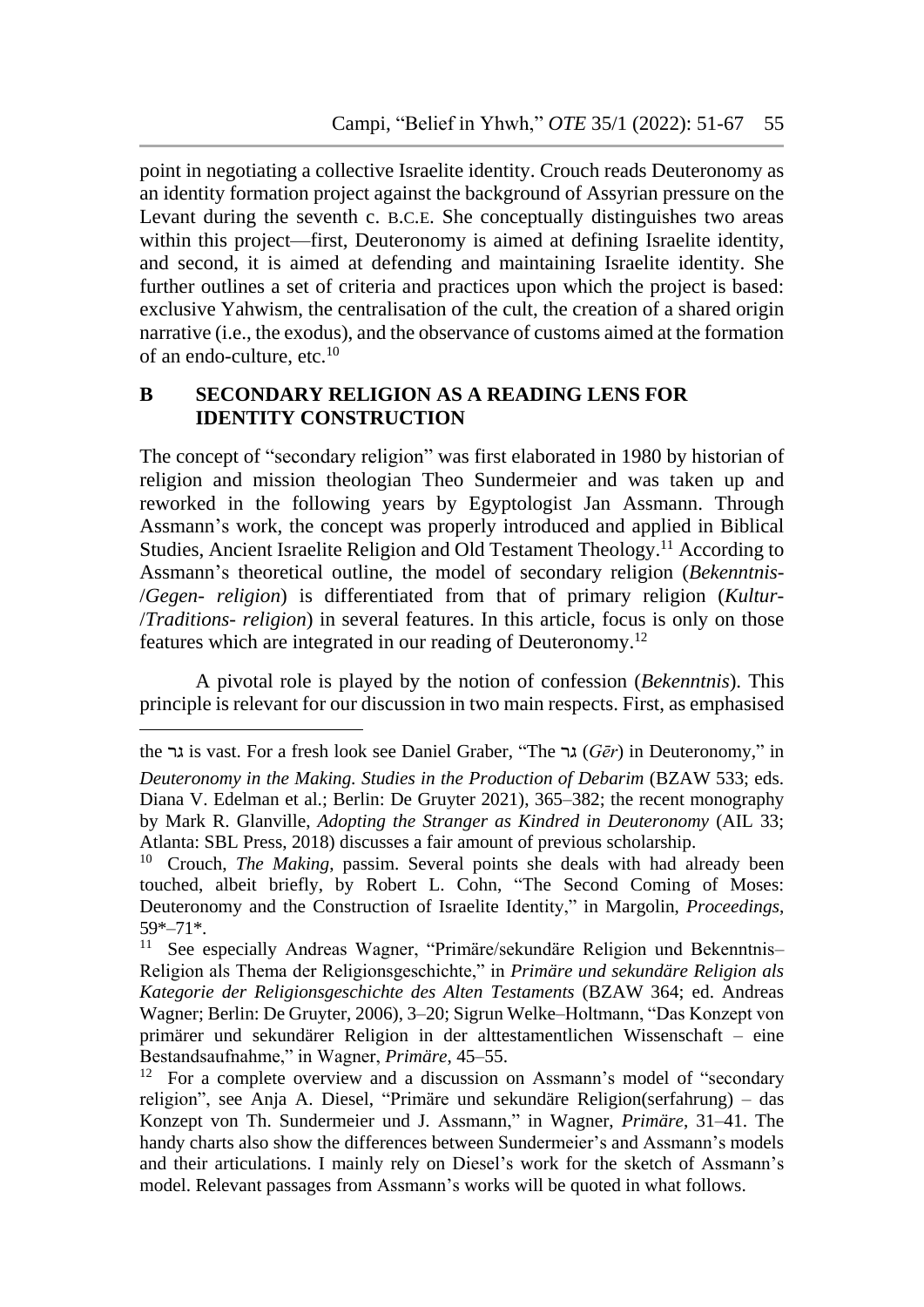by Assmann himself, confession is a profession of religious belief which acts as a process of normative self-definition. <sup>13</sup> As such, confession assumes as a criterion for distinction and separation from the other-than-self both the content of beliefs and their application. Secondly, since secondary religions are initiated by an act of revelation and/or foundation, their contents are removed from the scope of natural evidence and are instead attributed to that revelation or teaching activity. This scenario implies that the distancing produced by the profession of a belief is necessarily a conscious one. Thus, secondary religions "*must* be known" and wittingly experienced.<sup>14</sup> When a belief is expressed as a creed, it then becomes an identity marker, and it is also perceived as such.

Furthermore, secondary religions endorse an exclusive and excluding concept of religious truth, which Assmann calls *Mosaische Unterscheidung* (Mosaic Distinction). In its most essential formulation, Assmann defines it as the basic distinction between truth and untruth in religious matters. <sup>15</sup> Such distinction produces a "counter-religion" (*Gegenreligion*), that is, a religion which rejects everything that went before and what is outside itself as something untrue. This truth is based on the awareness of one's difference and on the estrangement from what is seen and represented as incompatible with it.<sup>16</sup> This scenario dovetails well with the notion of "constitutive outside" as formulated by Hall:

<sup>13</sup> See Assmann, *Ma'at*, 20; *Moses*, 210; cf. Wagner, "Primäre/sekundäre," 4 fn. 5. For the concept of self-definition Assmann builds on the classic work by Ed P. Sanders, ed., *Jewish and Christian Self-Definition*, 3 vols. (Philadelphia: Fortress Press, 1980– 1982); cf. more recently the general remarks on the contribution of anthropology to the understanding of this matter in Jouette M. Bassler, "The Problem of Self-Definition: What Self and Whose Definition?," in *Redefining First-Century Jewish and Christian Identities: Essays in Honor of Ed Parish Sanders* (CJAS 16; eds. Fabian E. Udoh et al.; Notre Dame: University of Notre Dame Press, 2008), 42–66, 47–48.<br><sup>14</sup> Assmann *Ma'at*, 20 Jamphasis addedl.

<sup>14</sup> Assmann, *Ma'at*, 20 [emphasis added].

<sup>&</sup>lt;sup>15</sup> This distinction is labelled "Mosaic" not because it is related to Moses on a historical level, but because tradition links it to Moses (see e.g., Assmann, *Moses*, 1–2; *Of God*, 127–128; *The Price*, 2–3). A major issue in using Assmann's categories to analyse any precise historical context lies in the fact that his assumptions are focused on extremely wide-ranging cultural phenomena and make use of conceptual categories rather than being based on historical terms. See the methodological *caveats* and the perplexities displayed by Mark S. Smith, *God in Translation. Deities in Cross-Cultural Discourse in the Biblical World* (Tübingen: Mohr Siebeck, 2008; repr., Grand Rapids, MI: Eerdmans 2010), 8, 24–29; cf. Welke-Holtmann, "Das Konzept," 45–55. The aim of this article is not to express any analytical opinion on Assmann's overall approach. As already noted, some of the concepts he elaborated will be used here as heuristic tools to gain an integrated view of the processes of identity construction in the discussion about Deut 13.

<sup>16</sup> See Assmann, *Moses*, 2; *The Price*, 3, 12–15.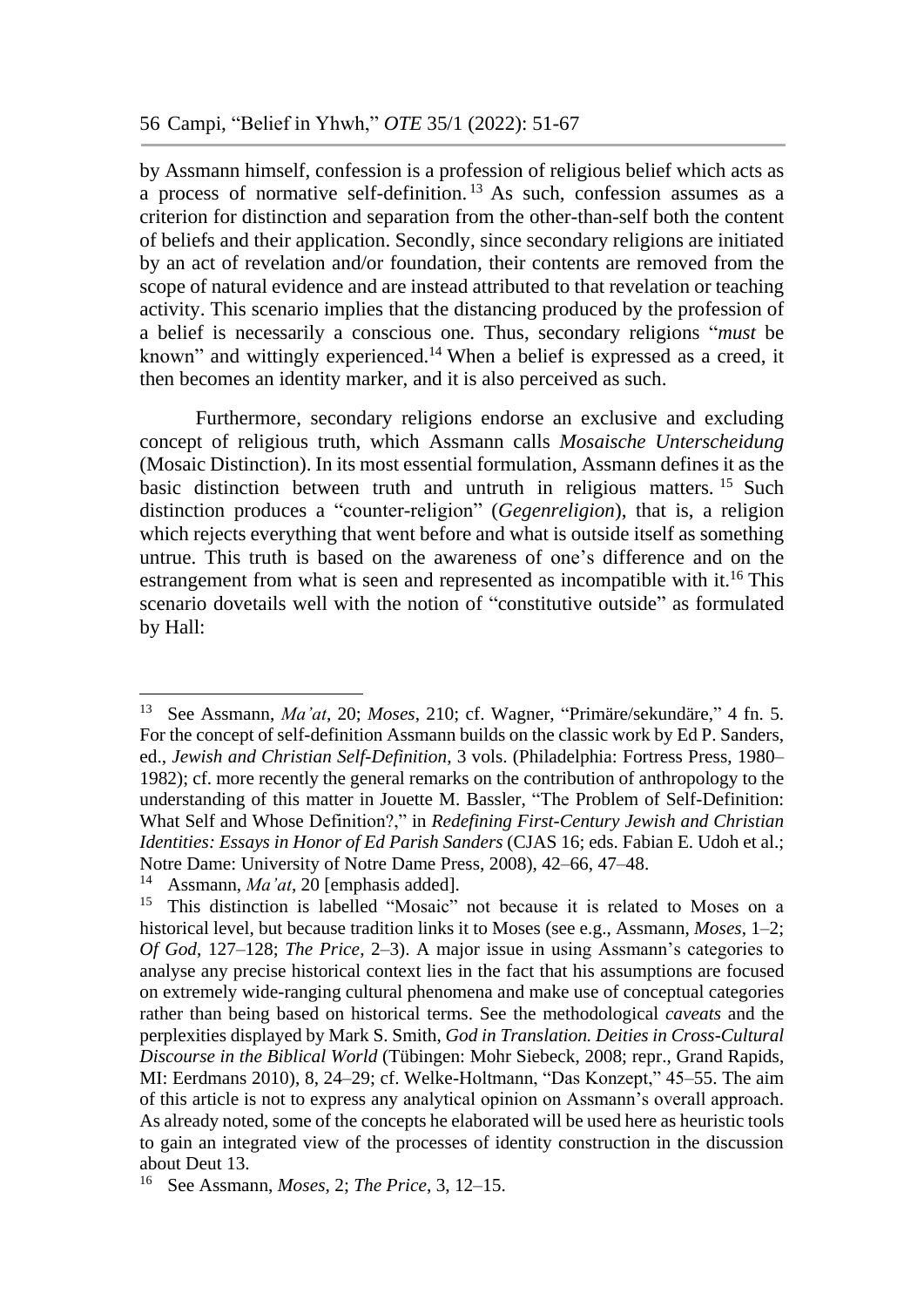it is only through the relation to the Other, the relation to what it is not, to precisely what it lacks, to what has been called its *constitutive outside* that the 'positive' meaning of any term - and thus its 'identity' - can be constructed.<sup>17</sup>

## **C BELIEF AND IDENTITY IN THE "APOSTASY SERIES"**

The so-called "apostasy series" in Deuteronomy 13 presents a threefold series of legal injunctions prescribing death for any prophet (vv. 2–6) and any relative or friend (vv.  $7-12$ ) who incites Israel to worship other deities than YHWH, and utter destruction (חרם) for any city or community (vv. 13–18) which has been seduced by these exhortations. This legal text is shaped in a form which points to the addressee with second person singular statements, which is different from the usual impersonal style used in case law. <sup>18</sup> The following factors justify the consideration of Deut 13 to a case study to examine identity construction processes in pre-exilic Israel. Firstly, Deut 13 is a well-defined and selfcontained structural unit within the Deuteronomic Code (Deut 12–26); therefore, it is possible to analyse it separately from the broader context. <sup>19</sup> Secondly, although from the point of view of redaction criticism Deut 13 is very tangled and layered, it is (almost) generally accepted that its core belongs with the first pre-exilic bulk material of Deuteronomy. 20 Moreover, the well-known parallels

<u>.</u>

<sup>17</sup> Hall, "Who Needs 'Identity'?" 4–5 [emphasis in the original]. Cf. Ebach, *Das Fremde*, 16.

<sup>&</sup>lt;sup>18</sup> On the form of Deut 13 see especially Paul E. Dion, "Deuteronomy 13: The Suppression of Alien Religious Propaganda in Israel during the Late Monarchical Era," in *Law and Ideology in Monarchic Israel* (JSOTSup 124; eds. Baruch Halpern and Deborah W. Hobson; Sheffield: JSOT Press, 1991), 147–216, 162–167; cf. Juha Pakkala, *Intolerant Monolatry in the Deuteronomistic History*, SESJ 76 (Helsinki: The Finnish Exegetical Society; Göttingen: Vandenhoeck & Ruprecht, 1999), 39–40. On the contextual meaning of the second person singular and its role in identity construction processes, see Ebach, *Das Fremde*, 131–135. The results I will propose in this article aptly supplement Ebach's results.

<sup>&</sup>lt;sup>19</sup> This is not to say that Deut 13 is an isolated text; on the immediate literary context of Deut 13 and its relations with Deut 12 and 17:2–7 see Dion, "Deuteronomy 13," 156–162; cf. Crouch, *The Making*, 127–129 and fn. 59, 137 and fn. 86.

<sup>20</sup> The main exception to this trend being Timo Veijola, *Das fünfte Buch Mose. Deuteronomium. Kapitel 1,1–16,17* (ATD 8.1; Göttingen: Vandenhoeck & Ruprecht, 2004), 279–293, who assigns the first compositional layer to a Deuteronomistic theologian of the "covenant" (DtrB) and lowers its date to the post-exilic period; cf. also Timo Veijola, "Wahrheit und Intoleranz nach Deuteronomium 13: Lothar Perlitt zum 65. Geburtstag," *ZThK* 92/3 (1995): 287–314. He is followed by Pakkala, *Intolerant*, 20–50, who similarly posits a nomistic editor as the author of Deut 13; cf. also Juha Pakkala, "Der literar- und religionsgeschichtliche Ort von Deuteronomium 13," in *Die deuteronomistischen Geschichtswerke. Redaktions- und religionsgeschichtliche Perspektiven zur "Deuteronomismus"-Diskussion in Tora und Vorderen Propheten* (BZAW 365; eds. Markus Witte et al.; De Gruyter: Berlin, 2006),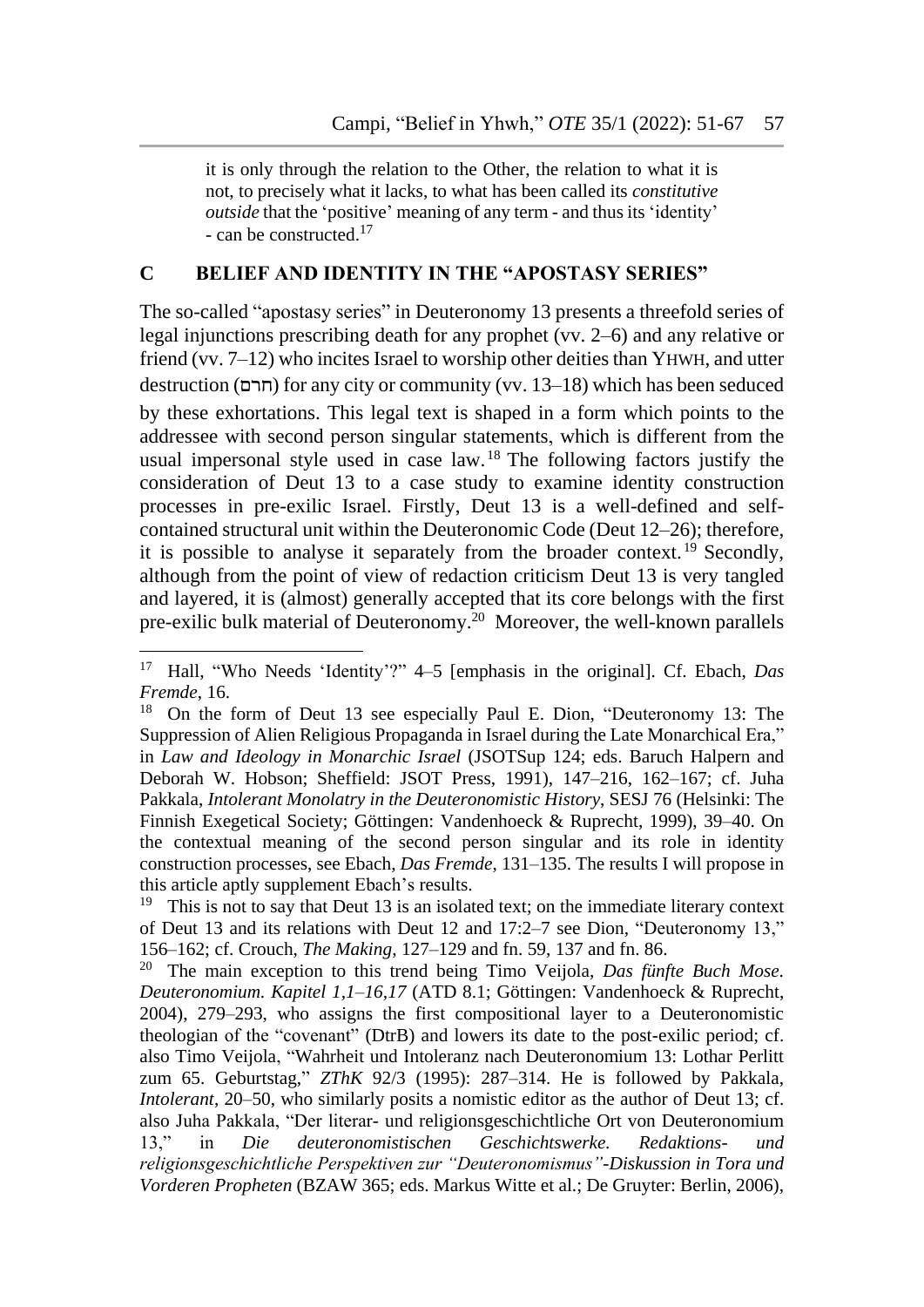<u>.</u>

and analogies with Neo-Assyrian and other Ancient Near Eastern texts help in anchoring Deut 13 in the seventh c. B.C.E. with a fair degree of certainty, which in turn establishes its *Sitz im Leben* and comparable literary forms. 21

<sup>125–137.</sup> For a painstaking discussion on the many redaction and dating hypotheses of this passage see Christoph Koch, *Vertrag, Treueid und Bund. Studien zur Rezeption des altorientalischen Vertragsrechts im Deuteronomium und zur Ausbildung der Bundestheologie im Alten Testament* (BZAW 383; Berlin: De Gruyter, 2008), 108–111; cf. Ebach, *Das Fremde*, 115 fn. 397. In what follows, as far as questions of redaction criticism are concerned, I mainly follow Ebach, *Das Fremde*, 108–124, who collects and discusses various previous contributions, e.g., those of Merendino, Seitz, Dion, Rose, Veijola, Pakkala, Steymans, Otto, Koch, etc. Thus, I maintain as part of the first compositional layer vv. 2a.3bα.4a.6a.6bβ.7a.9.10.11a.12, entirely expunging the episode of the apostate city (vv. 13–18) as dtr (cf. Josh 6–8; Deut 20:10–18); see Ebach, *Das Fremde*, 109 fn. 373; Koch, *Vertrag*, 124–129; cf. Dion, "Deuteronomy 13," 174– 175; Pakkala, *Intolerant*, 34–35; Crouch, *The Making*, 125–129. Significant points for my argument, however, will be discussed more extensively. On the "canon formula" in v.1 see Bernard M. Levinson, "Esarhaddon's Succession Treaty as the Source for the Canon Formula in Deuteronomy 13:1," *JAOS* 130/3 (2010): 337–347. He makes a strong case for envisioning the formula not as a late scribal colophon, but as a mimic of the adjuration to loyalty of the Assyrian *adê* (see below). If there, however, the focus was on dynastic succession, in Deut 13:1 instead the formula is used to allow the transition from the loyalty pledged to the Covenant Code to the loyalty pledged to Deuteronomic Law that comes after it.

<sup>&</sup>lt;sup>21</sup> Since the publication of the Vassal Treaties of Esarhaddon (VTE, later more commonly designated as EST: Esarhaddon Succession Treaties) by Donald J. Wiseman, "The Vassal–Treaties of Esarhaddon," *Iraq* 20/1 (1958): 1–99 (see also more recently Simo Parpola and Kazuko Watanabe, eds., *Neo-Assyrian Treaties and Loyalty Oaths*, SAA 2 [Helsinki: Helsinki University Press, 1988], 28–59) a large amount of literature has grown on the subject, tracing parallels and influences – tighter or milder - between these texts and both Deut 13 and 28. Notable, among many entries along the decades, are those by Weinfeld, Dion, Levinson, Steymans, and Otto. Assyrian texts, however, were not the only Ancient Near Eastern parallels found for Deut 13. Other proposals have focused on Hittite texts (e.g., CTH 133, fifteenth c. B.C.E.) or texts coming from a West-Semitic milieu, such as the Sefire Treaties inscriptions (KAI 222– 224, eighth c. B.C.E.); see the recent summary in Drew S. Holland, "On the Commonalities of Deuteronomy 13 with Ancient Near Eastern Texts," *JESOT* 5/2 (2016–2017): 141–166. For a general overview see Carly L. Crouch, *Israel and the Assyrians. Deuteronomy, the Succession Treaty of Esarhaddon, and the Nature of Subversion* (ANEM 8; Atlanta: SBL Press, 2014), 47–92; William S. Morrow, "Ancient Near Eastern Treaty Tradition and Biblical Covenants: Recent Surveys," *JHS* 21 (2021): 1–21. Handy histories of scholarship in Crouch, *The Making*, 106 fn. 3; Ebach, *Das Fremde*, 116–119; cf. Eckart Otto, "Assyria and Judean Identity. Beyond the *Religionsgeschichtliche Schule*," in *Literature as Politics, Politics as Literature. Essays on the Ancient Near East in Honor of Peter Machinist* (eds. David S. Vanderhooft and Abraham Winitzer; Winona Lake: Eisenbrauns, 2013), 339–347; Laura Quick, *Deuteronomy 28 and the Aramaic Curse Tradition* (Oxford: Oxford University Press,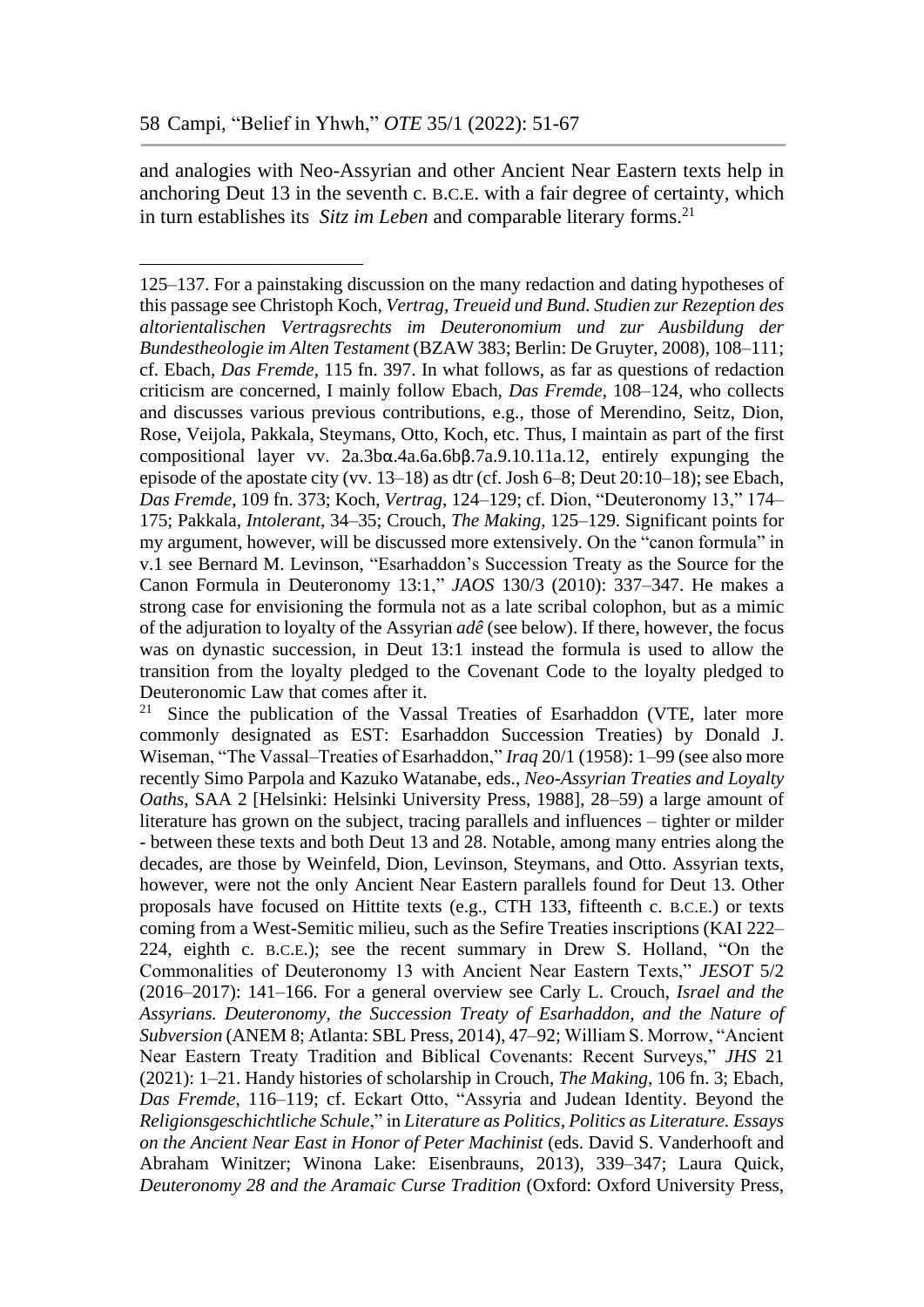#### **1 Identity via Belief**

1

The first significant point to be considered concerns Assmann's principle of *Bekenntnis*. Deut 13, at least in its incipient formulation, shares several features with the Ancient Near Eastern literary form of the oath of allegiance (*Treueid*).<sup>22</sup> In Deut 13, the object of such an oath is loyalty to YHWH's law, which is closely bound to the belief in the divine origin of that law and has a clear echo in the first commandment (Ex 20:3; Deut 5:7). <sup>23</sup> Thus, the conscious profession of a belief is explicitly used as a demarcating criterion between Israel (those who are loyal to YHWH's commandment on the basis of their faith in it) and the marginalised groups (those who are to be excluded from Israel) due to unbelief and noncompliance with YHWH'slaw. In so doing, belief reaches a level at which it is used as the systematic ground material for lawmaking.<sup>24</sup> The necessary condition to enact the legislation in Deut 13 is the normative collective selfdefinition of the recipients based on their belief in YHWH and their commitment to such belief. Those who do not confess such belief and preach apostasy are excluded from the Israelite community through death or a ban, even if they come from Israel's very "middle" (קרב, vv. 2a, 6bβ, 12) or if they have blood or marriage relations with other Israelites.<sup>25</sup> This means that even relationships

<sup>23</sup> Cf. Veijola, "Wahrheit," 312; Crouch, *The Making*, 115.

<sup>2018), 12–40.</sup> For a recent synthesis on the Urdeuteronomium theory and a possible connection with Josiah's reform see Thomas Römer, "The Rise and Fall of Josiah," in *Rethinking Israel. Studies in the History and Archaeology of Ancient Israel in Honor of Israel Finkelstein* (eds. Oded Lipschits, Yuval Gadot, and Matthew J. Adams; Winona Lake: Eisenbrauns, 2017), 329–339; cf. Markus Zehnder, "Building on Stone? Deuteronomy and Esarhaddon's Loyalty Oaths (Part 1): Some Preliminary Observations," *BBR* 19/3 (2009): 341–374; "Building on Stone? Deuteronomy and Esarhaddon's Loyalty Oaths (Part 2): Some Additional Observations," *BBR* 19/4 (2009): 511–535.

<sup>&</sup>lt;sup>22</sup> On Deut 13 as a *Treueid* to YHWH and its connection with the literary form of legal corpora see especially Eckart Otto, "Treueid und Gesetz. Die Ursprünge des Deuteronomiums im Horizont neuassyrischen Vertragsrechts," *ZAR* 2 (1996): 1–52; *Das Deuteronomium: politische Theologie und Rechtsreform in Juda und Assyrien* (BZAW 284; Berlin: De Gruyter, 1999), 15–90; cf. Bernard M. Levinson and Jeffrey Stackert, "Between the Covenant Code and Esarhaddon's Succession Treaty. Deuteronomy 13 and the Composition of Deuteronomy," *JAJ* 3 (2012): 123–140.<br><sup>23</sup> Cf Veijola "Wahrheit" 312: Crouch *The Making*, 115

<sup>24</sup> Cf. Andrew D.H. Mayes, "On Describing the Purpose of Deuteronomy," *JSOT* 58 (1993): 13–33, 29.

<sup>&</sup>lt;sup>25</sup> For v. 10 it is now almost universally accepted the reference to capital punishment according to Levinson's reading, who maintains the MT as more authoritative against the LXX on the basis of parallels with VTE. See Bernard M. Levinson, "'But You Shall Surely Kill Him!': The Text-critical and Neo-Assyrian Evidence for MT Deuteronomy 13:10,", in *Bundesdokument und Gesetz: Studien zum Deuteronomium* (HBS 4; ed. Georg Braulik; Freiburg: Herder, 1995), 37–63. Recently, however, his position has been challenged by Laura Quick, "'But You Shall Surely Report Concerning Him:' In Defense of the Priority of LXX Deuteronomy 13:9," *ZAW* 130/1 (2018): 86–100, who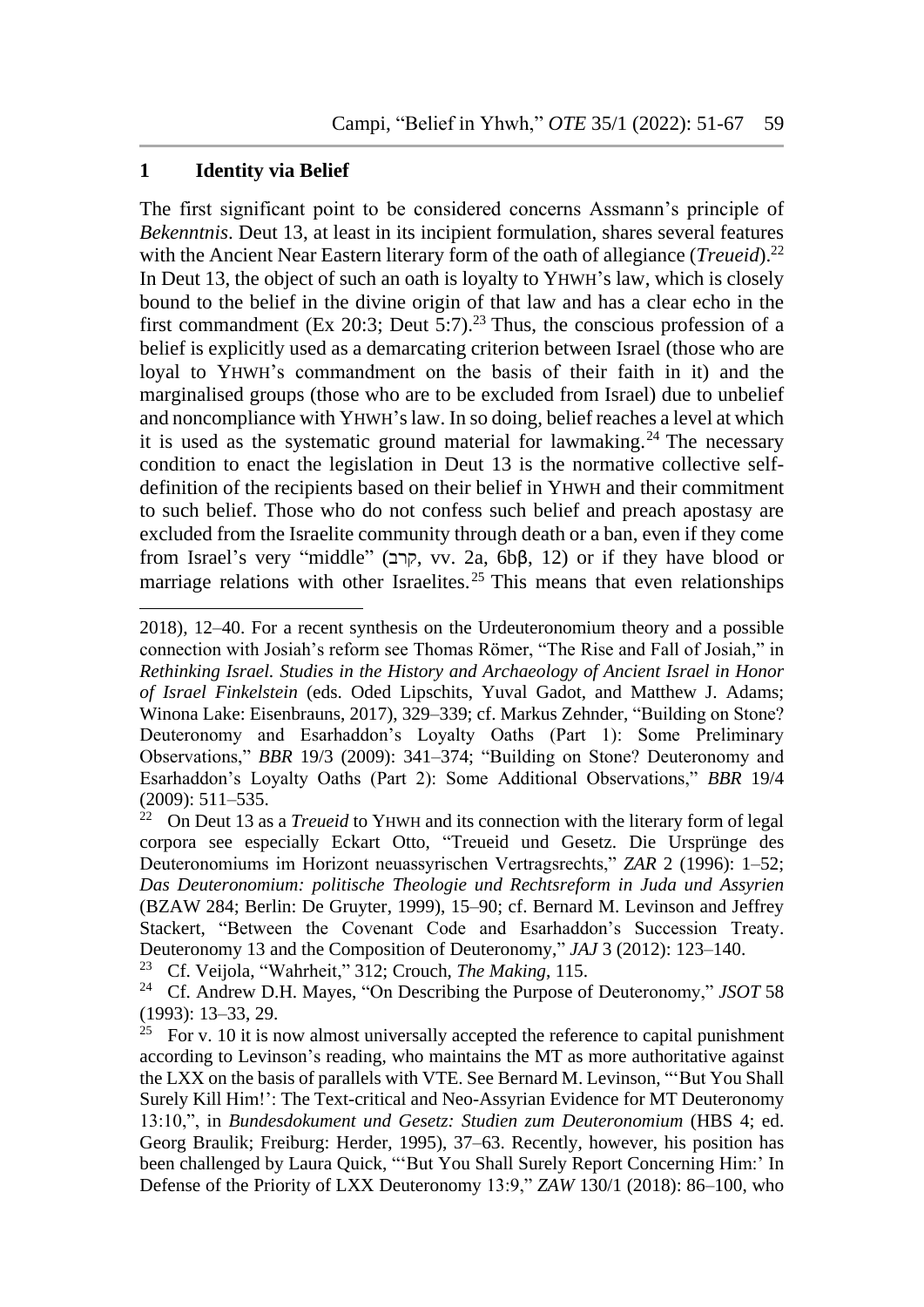based on "natural" factors (or at least what are perceived as such) lose prominence in defining a collective identity with respect to the new categories produced by introducing a revealed law and the profession of belief in such law. This is a glaring example of the removal of the contents of beliefs from natural evidence, which Assmann ascribes to secondary religions.<sup>26</sup>

In such a scenario, where belief takes on a systematic and normative dimension, is the principle of "apostasy" conceivable. However, the English term only roughly describes the guilt that is being displayed and the reason for the legal measures that are taken consequently. To have a better picture, it is necessary to turn to the terminology used in the text. In v. 6a, YHWH provides a rationale for inflicting the death penalty on the prophet, saying that he *dibber sārāh 'al-*YHWH, "has spoken treason against YHWH". In her study, Ebach concludes that the crime in question is that of high treason, which aptly fits the form of a loyalty oath. <sup>27</sup> However, it should be noted that the substantive סרה expresses a particular nuance, namely that of falsehood. This becomes particularly clear if one understands the verbal voice of דבר as a *verbum*  dicendi.<sup>28</sup> Therefore, the prophet's treason is the utterance of falsehood, or in other words, perjury, which contradicts the truth content of the belief in YHWH.<sup>29</sup> What exactly this truth consists of is a secondary matter for this discussion; what

suggests that the Sefire Treaties provide a plausible witness to get back to the LXX variant.

<sup>26</sup> Cf. the comments on "achieved" vs. "ascribed" identity in Crouch, *The Making*, 121. A similar scenario is presented in the prophet's episode when it is stated that one should not heed his words, even if the prophet declares signs and wonders and these take place (Deut 13:2b–3a). Attachment to YHWH and his commandment outweighs even a tangible prodigy happening before one's eyes. However, vv. 2b–3a are often considered secondary, likely an addition by the same hand that wrote vv. 4b–5, which implies that YHWH is testing Israel through those wonders; see e.g., Dion, "Deuteronomy 13," 167–172; Otto, *Deuteronomium*, 38–40; Pakkala, *Intolerant*, 32; cf. Ebach, *Das Fremde*, 112. Yet, in light of what has been said about the removal of belief from natural evidence, it would not be entirely out of place to assign vv. 2b–3a to the pre-dtr core and to envision only the gloss of vv. 4b–5 as a later addition; so already Gottfried Seitz, *Redaktionsgeschichtliche Studien zum Deuteronomium* (BWANT 93; Stuttgart: Kohlhammer, 1971), 151, who assumes vv. 2b–3a to be predtr because the plurals ומופת אות are used with a verb in the singular.

<sup>27</sup> Ebach, *Das Fremde*, 129–130.

<sup>28</sup> See e.g., Edward J. Woods, *Deuteronomy. An Introduction and Commentary* (TOTC 5; Downers Grove, IL: Inter-Varsity Press, 2011), 195; Veijola, *Das fünfte*, 280 and fn. 920; Ebach, *Das Fremde*, 111 fn. 381; the latter also substantiates her argument adducing a parallel from VTE §57, l. 502 (*dabāb surrāti u lā kīnāti*). Cf. v. 4a: *lō tišma'*, "you shall not *listen*" (שׁמע] (emphasis added], and Deut 18:20.

<sup>29</sup> Cf. Jeffrey H. Tigay, *Deuteronomy* [*dbrym*] (Philadelphia: Jewish Publication Society, 1996), 130–131.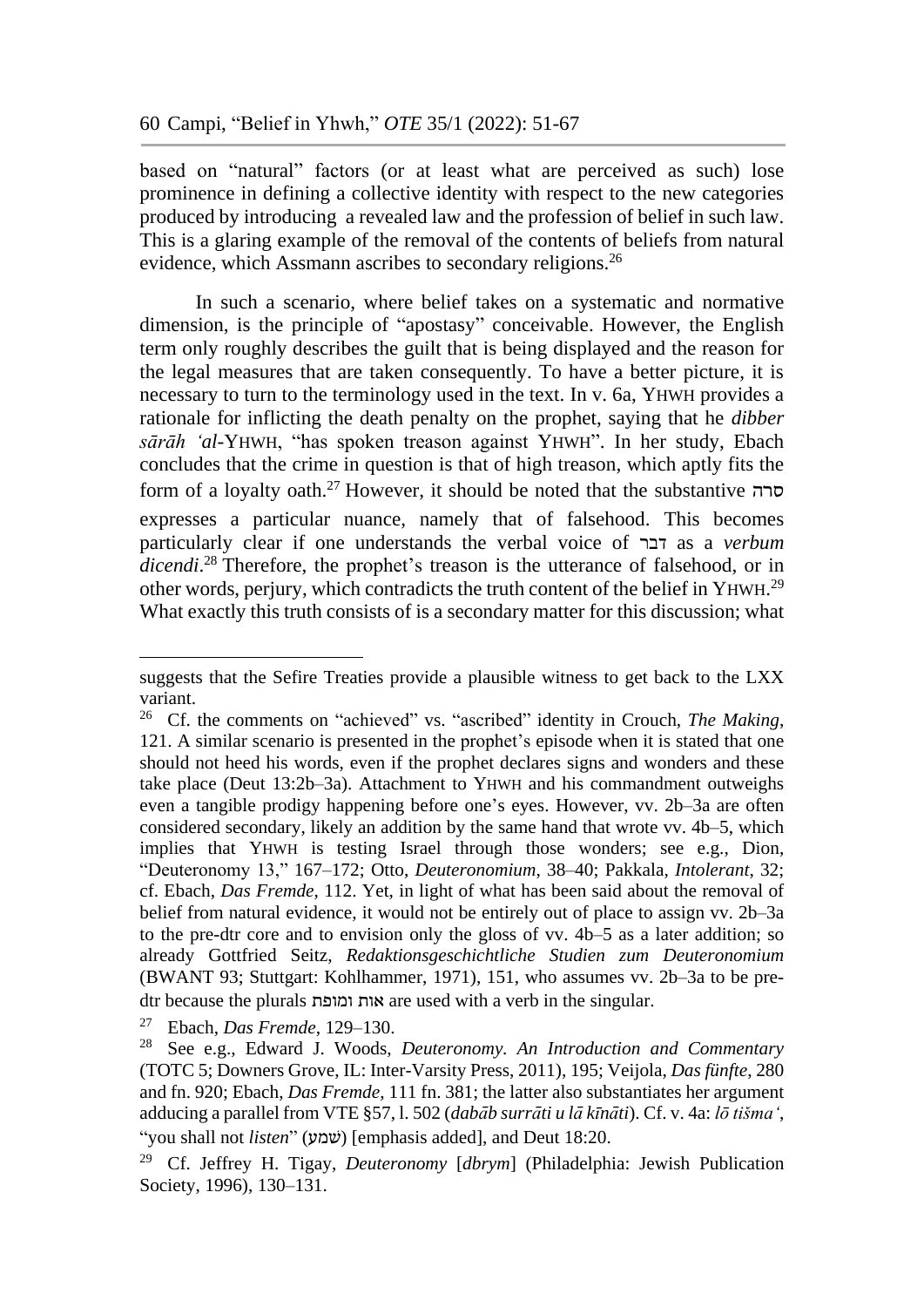is relevant is the fact that this falsehood or perjury implies the existence of a confronted truth and that such truth is closely tied to the belief in YHWH. Thus, Deut 13 outlines the base conceptual structure of Assmann's "Mosaic distinction" between true and false, which produces a *Gegenreligion*.

# **2 Identity via Alterity**

At this point, one must ask: against what? Or, in other words: how does Deut 13 define its "constitutive outside"? In Assmann's outline, every identity is necessarily produced through and against the definition of alterity. <sup>30</sup> This is also true here. Of course, there is no such thing as an actual "outside." Every alterity is culturally constructed just as much as identity. Nonetheless, in order to understand the processes of identity construction, it is also necessary to understand the historical circumstances that provide the ground for the construction of alterity.<sup>31</sup> During the seventh century, after the destruction of the Northern Kingdom and the siege of Jerusalem by Sennacherib (701), the cultural identity of the small kingdom of Judah, which at that point had become a vassal of the Assyrian empire, was certainly in a situation of crisis and fragility. The looming threat of Assyrian hegemony was one of the most important triggers for the need to define an identity and to face the risk of dilution in the shadows of the empire. In contrast to much previous scholarship, Crouch does not view the early stages of Deuteronomy's formation as a direct attempt to opposition and resistance by means of the subversive appropriation of neo-Assyrian literary forms and genres. On the contrary, she argues that - as an identity formation project - Deuteronomy was brought about by a reaction against the tightening of relations and contacts between Judah and the neighbouring Levantine populations; a situation which, in any case, was determined by the new political equilibria under the westward pressure of the Assyrian empire.<sup>32</sup>

This scenario is supported by a few considerations. Deut 13:3bα features one of the standard dtr-formulae to designate "foreign gods" (אלהים אחרם). In this case, however, it is part of the original pre-dtr layer of Deut 13. It is not clear, partly because of the formulaic nature of the expression, which gods are involved specifically. In any case, the editorial expansion with the relative clause in v. 3bβ (undoubtedly dtr) was probably placed there to avoid an earlier

<sup>30</sup> See Assmann, *Moses*, 2; *The Price*, 23.

<sup>31</sup> Cf. Ebach, *Das Fremde*, 122.

<sup>&</sup>lt;sup>32</sup> See Carly L. Crouch, "The Threat to Israel's Identity in Deuteronomy: Mesopotamian or Levantine?," *ZAW* 124/4 (2012): 541–554; *The Making*, 8–82; contra Otto, "Assyria," 342–347; cf. Quick, *Deuteronomy*, 37–40. A similar stance had already been supported by Louis Stulman, "Encroachment in Deuteronomy: An Analysis of the Social World of the D Code," *JBL* 109/4 (1990): 613–632.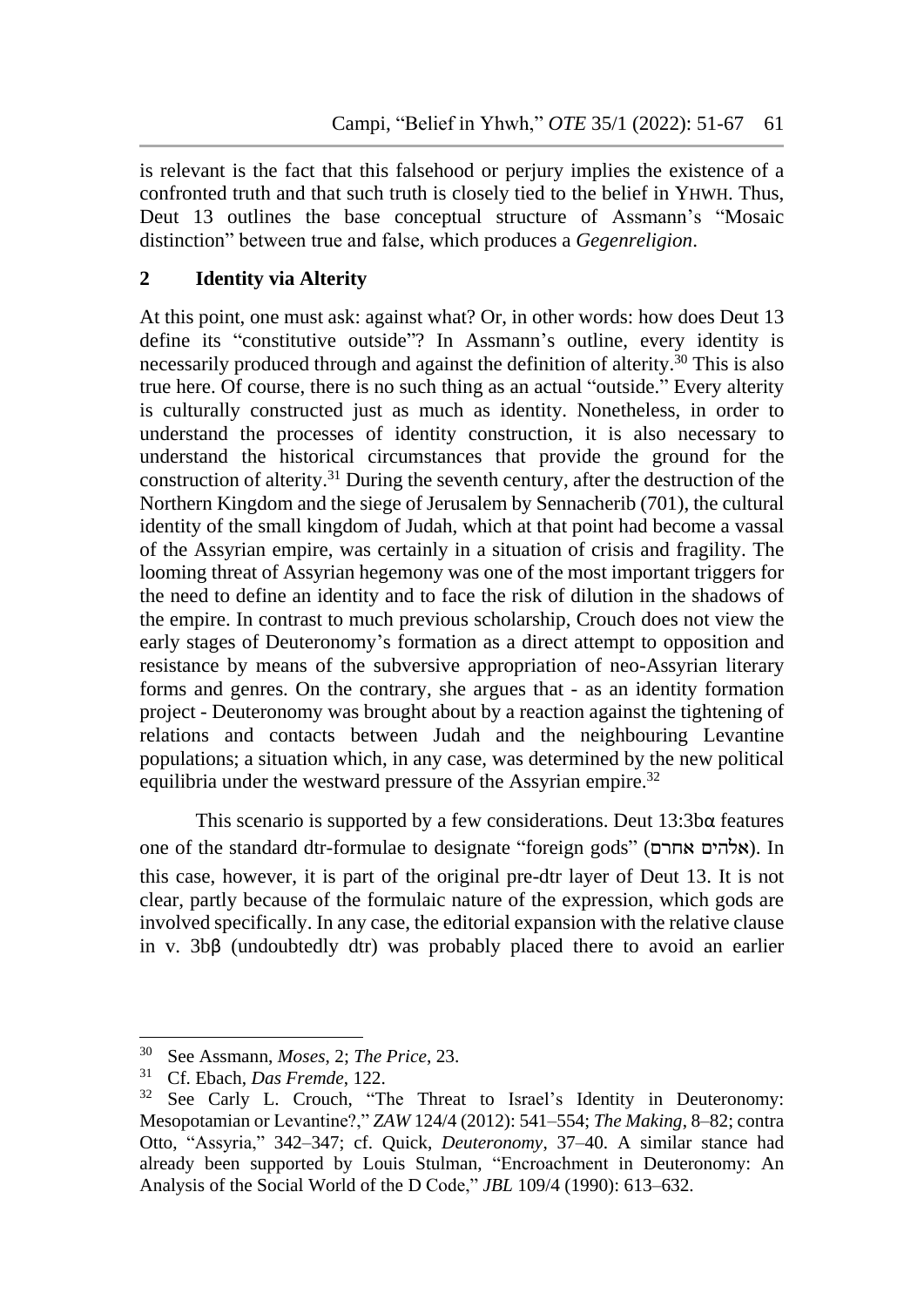ambiguity that stemmed from the mere mention of the אלהים אחרם.<sup>33</sup> Thus, these gods were not אחרם because they were worshipped by other (Mesopotamian) peoples and later penetrated Israelite worship. Rather, they were West-Semitic deities different from YHWH and already worshipped in Israel. This is precisely where the risk laid.<sup>34</sup> This nuance dovetails better with the picture of Deut 13 sketched so far. The otherness of these gods is not a given reality, that is, it is not determined by their actual foreign origin, but on the contrary, it is performatively produced by Israel through the law that forbids their worship and punishes those who do.

Two observations further corroborate this stance. First, on the basis of textual and epigraphic evidence, Alexander Rofé argues for a date in the late monarchic period (eighth-seventh centuries) when there was a move to eradicate names of other gods than YHWH, which was likely in response to the new geopolitical setup brought up by the Assyrian westward expansion. <sup>35</sup> Since the immediate threat came from the neighbouring peoples, Judah reacted not by fighting distant religious practices but by rejecting *its own* "other" gods and focusing on the exclusive worship of YHWH. Deut 13 is focused on opposing inner experiences of religious pluralism rather than external threats. Second, the references to Israel's "middle" (קרב, vv. 2a, 6bβ) must be considered. As Ebach points out,<sup>36</sup> unlike תוך this term does not just refer to a spatial position, but also includes a social dimension. It designates the inner part of a group, which in this case has a strong symbolical connotation, being the very focus of Israel's collective identity. The middle is the beating heart of the collectivity and influences all its members. In the case of Deut 13, the "evil"  $(v, v.6b\beta)^{37}$ committed by the prophet is located precisely there, at the center of the community; and for this reason, it must be eradicated. It is likely, then, that this is a prophet of YHWH who also preaches the worship of אחרם אלהים) cf. Deut 18:18–20). These are not different irreconcilable identities, but rather

<sup>33</sup> See Yair Hoffman, "The Conception of 'Other Gods' in Deuteronomistic Literature," in *Concepts of the Other in Near Eastern Religions* (IOS 14; eds. Ilai Alon, Ithamar Gruenwald, Itamar Singer; Leiden: Brill, 1994), 103–118, 107–108; cf. Ebach, *Das Fremde*, 122.

<sup>34</sup> Cf. Crouch, *The Making*, 121, 124 fn. 52.

<sup>35</sup> See Alexander Rofé, "Text and Context: The Textual Elimination of the Names of Gods and Its Literary, Administrative, and Legal Context," in *From Author to Copyist: Essays on the Composition, Redaction, and Transmission of the Hebrew Bible in Honor of Zipi Talshir* (ed. Cana Werman; Winona Lake: Eisenbrauns, 2015), 63–79.

<sup>36</sup> Ebach, *Das Fremde*, 141–144.

<sup>37</sup> On the use of this term and its meaning in this context, see again Ebach, *Das Fremde*, 135–140.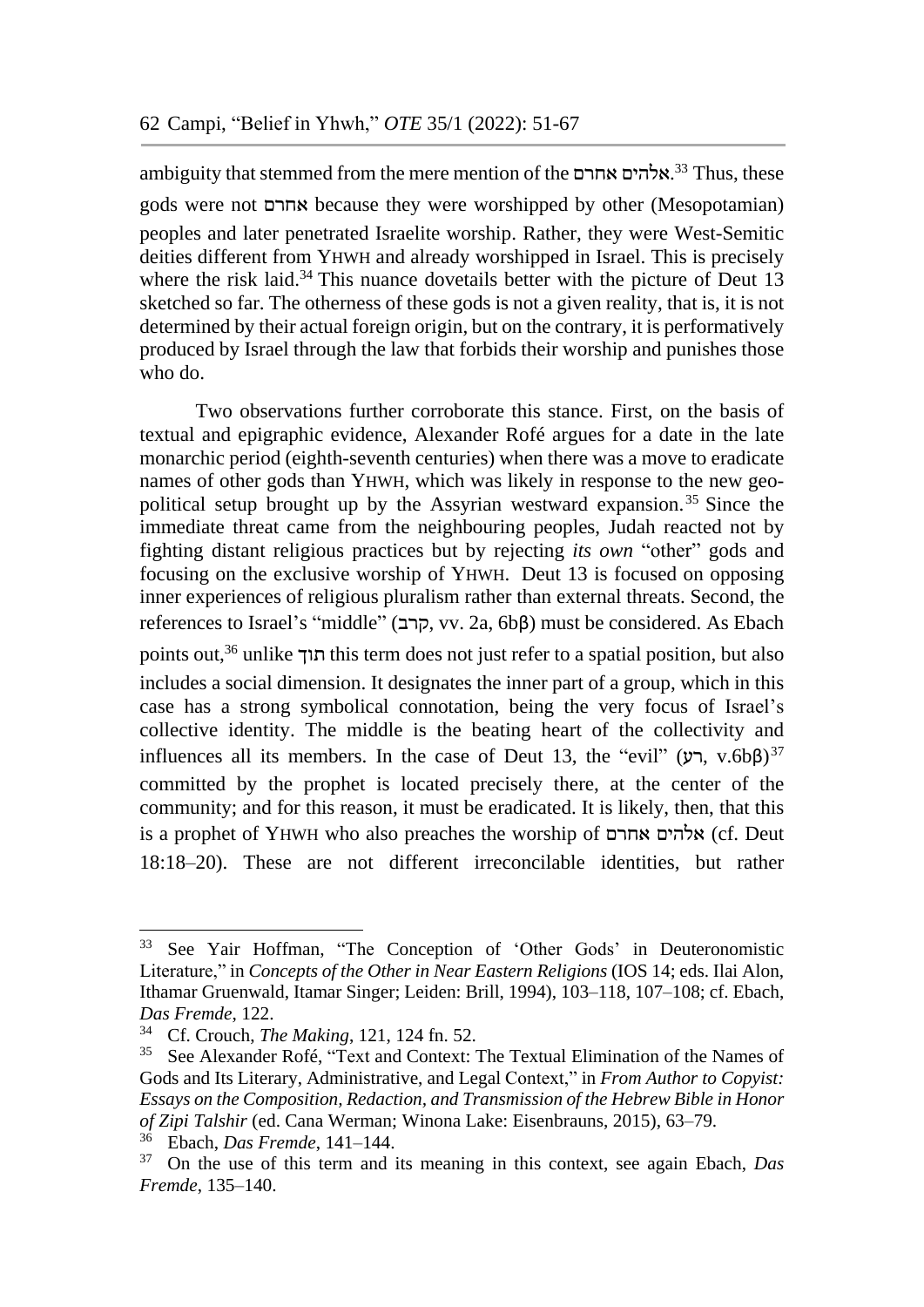irreconcilable claims to one Yahwistic identity.<sup>38</sup> Most significantly, the ground for this irreconcilability is not belief in YHWH per se but rather a deliberate elaboration (or, rather, confession) of it that leads to the exclusion of others to demarcate what Israel is and what it is not.

# **D CLOSING REMARKS**

The model of "secondary religion" elaborated by Assmann proved to be heuristically very effective in deciphering the processes of identity construction in Deut 13. The passage removes the belief in YHWH from an objective-natural level and places it on the level of profession and creed. <sup>39</sup> This happens by means of the confession (*Bekenntnis*) of belief in YHWH, which is turned into the ground for a normative self-definition and an identity marker stronger than any other social relations, even blood relations. In this way, not only does belief act as a passive identity marker, but it also functions as a shared confession, which is used as a constitutive element of Israel's collective identity through the systematic formulation of laws.

Within this Yahwist "confession", we see at work the operational mechanisms of Assmann's *Gegenreligion*, namely, the polarisation around a principle of truth that rejects as falsehood everything that lies outside itself, thus producing antagonistic alterity. A look at the historical and socio-cultural context of the seventh century B.C.E. has allowed us to contextualise this cultural representation of alterity not in the framework of a direct reaction to the expansionist policies of the Neo-Assyrian Empire but rather in the narrower scenario of religious pluralism in the West-Semitic area and within Israel itself. Therefore, we see in Deut 13 the shaping of a self-articulation in Israel – belief in YHWH as an identity marker, which allows the Israelite community to use a part of itself as its constitutive outside. As in many other examples scattered throughout the biblical texts, the real tension felt in the passage is that between a plural community and a collective that attempts to standardize plurality in order to define itself, the tension between a real Israel and an ideal Israel, between the layers of historical reality and the normative abstractions that attempt to control them.

# **E BIBLIOGRAPHY**

<u>.</u>

Assmann, Jan. *Ma'at. Gerechtigkeit und Unsterblichkeit im Alten Ägypten*. München: C.H. Beck, 1990. Reprinted. 2006.

\_\_\_\_\_\_. *Moses the Egyptian. The Memory of Egypt in Western Monotheism*. Cambridge, MA: Harvard University Press, 1998.

\_\_\_\_\_\_. *Of God and Gods. Egypt, Israel, and the Rise of Monotheism*. Madison: The University of Wisconsin Press, 2008.

<sup>38</sup> See Crouch, *The Making*, 121; cf. Tigay, *Deuteronomy*, 129–131, contra Pakkala, "Der literar," 132–133.

<sup>39</sup> Cf. Veijola, "Wahrheit," 313–314.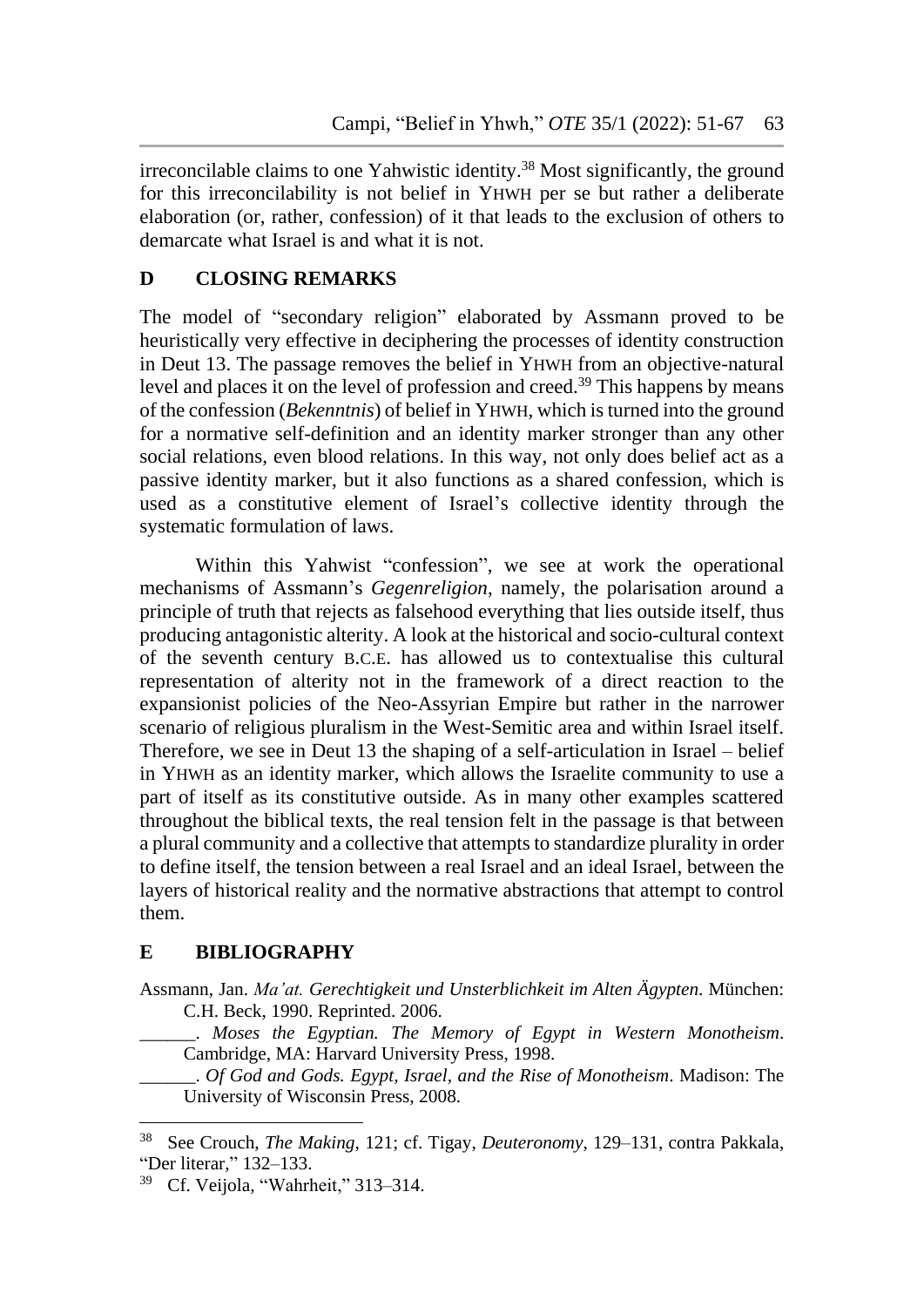64 Campi, "Belief in Yhwh," *OTE* 35/1 (2022): 51-67

\_\_\_\_\_\_. *The Price of Monotheism*. Translated by Robert Savage. Stanford: Stanford University Press, 2010.

- Bae, Bosco B. "Believing Selves and Cognitive Dissonance: Connecting Individual and Society via 'Belief'." Pages 6–19 in *Religion and the Individual: Belief, Practice, and Identity.* Edited by Douglas J. Davies and Michael J. Thate. Basel: MDPI, 2017.
- Baker, Coleman A. "Social Identity Theory and Biblical Interpretation." *Biblical Theology Bulletin* 42/3 (2012): 129–138.
- Bassler, Jouette M. "The Problem of Self-Definition: What Self and Whose Definition?" Pages 42–66 in *Redefining First-Century Jewish and Christian Identities: Essays in Honor of Ed Parish Sanders*. Christianity and Judaism in Antiquity Series 16. Edited by Fabian E. Udoh et al. Notre Dame: University of Notre Dame Press, 2008.
- Berquist, Jon L. "Construction of Identity in Postcolonial Yehud." Pages 53–66 in *Judah and the Judeans in the Persian Period*. Edited by Oded Lipschits and Manfred Oeming. Winona Lake: Eisenbrauns, 2006.
- Cohn, Robert L. "The Second Coming of Moses: Deuteronomy and the Construction of Israelite Identity." Pages 59\*–71\* in *Proceedings of the Twelfth World Congress of Jewish Studies. Jerusalem, July 29-August 5, 1997: Division A. The Bible and Its World*. Edited by Ron Margolin. Jerusalem: World Union of Jewish Studies, 1999.
- Crouch, Carly L. "The Threat to Israel's Identity in Deuteronomy: Mesopotamian or Levantine?" *Zeitschrift für die Alttestamentliche Wissenschaft* 124/4 (2012): 541–554.
	- \_\_\_\_\_\_. *Israel and the Assyrians. Deuteronomy, the Succession Treaty of Esarhaddon, and the Nature of Subversion*. Ancient Near East Monographs 8. Atlanta: SBL Press, 2014.
	- \_\_\_\_\_\_. *The Making of Israel. Cultural Diversity in the Southern Levant and the Formation of Ethnic Identity in* Deuteronomy. Vetus Testamentum Supplements 162. Leiden: Brill, 2014.
- Diesel, Anja A. "Primäre und sekundäre Religion(serfahrung) das Konzept von Th. Sundermeier und J. Assmann." Pages 23–41 in *Primäre und sekundäre Religion als Kategorie der Religionsgeschichte des Alten Testaments*. Beihefte zur Zeitschrift für die Alttestamentliche Wissenschaft 364. Edited by Andreas Wagner. Berlin: De Gruyter, 2006.
- Dion, Paul E. "Deuteronomy 13: The Suppression of Alien Religious Propaganda in Israel during the Late Monarchical Era." Pages 147–216 in *Law and Ideology in Monarchic Israel*. Journal for the Study of the Old Testament Supplement Series 124. Edited by Baruch Halpern and Deborah W. Hobson. Sheffield: JSOT Press, 1991.
- Ebach, Ruth. *Das Fremde und das Eigene. Die Fremdendarstellungen des Deuteronomiums im Kontext israelitischer Identitätskonstruktionen*. Beihefte zur Zeitschrift für die Alttestamentliche Wissenschaft 471. Berlin: De Gruyter, 2014.
- Eisenstadt, Samuel N. and Bernhard Giesen. "The Construction of Collective Identity." *European Journal of Sociology* 36/1 (1995): 72–102.
- Elliott, Anthony, ed. *Routledge Handbook of Identity Studies*. 2nd ed. London: Routledge, 2019.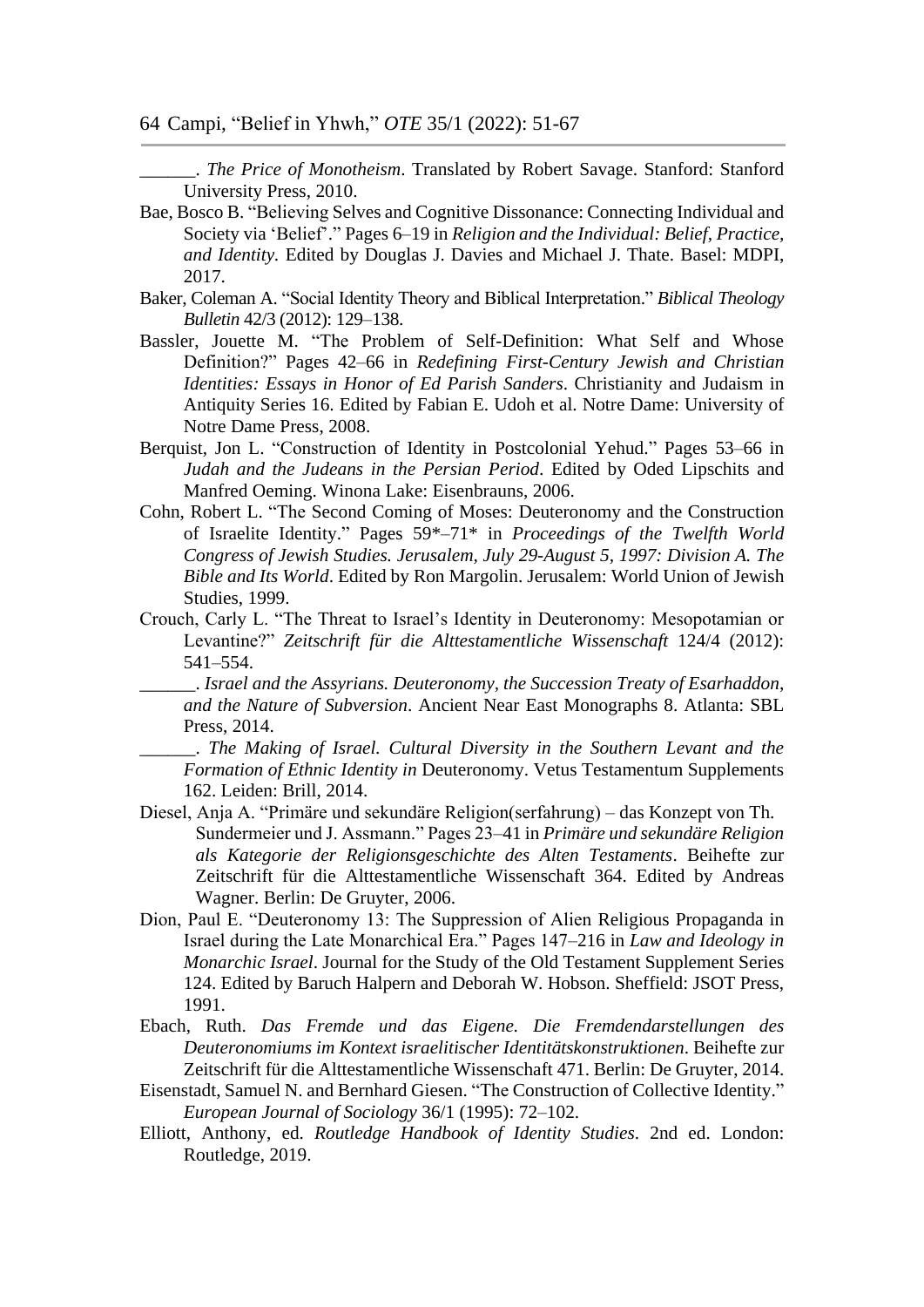- Glanville, Mark R. *Adopting the Stranger as Kindred in Deuteronomy*. Ancient Israel and Its Literature 33. Atlanta: SBL Press, 2018.
- Graber, Daniel. "The גר) *Gēr*) in Deuteronomy." Pages 365–382 in *Deuteronomy in the Making: Studies in the Production of Debarim*. Beihefte zur Zeitschrift für die Alttestamentliche Wissenschaft 533. Edited by Diana V. Edelman et al.; Berlin: De Gruyter, 2021.
- Greenstein, Edward L. "The God of Israel and the Gods of Canaan: How Different Were They." Pages 47\*–58\* in *Proceedings of the Twelfth World Congress of Jewish Studies. Jerusalem, July 29-August 5, 1997: Division A. The Bible and Its World*. Edited by Ron Margolin. Jerusalem: World Union of Jewish Studies, 1999.
- Hall, Stuart. "Who Needs 'Identity'?" Pages 1–17 in *Questions of Cultural Identity*. Edited by Stuart Hall and Paul Du Gay. London: SAGE Publications, 1996. Reprinted. 2003.
- Hoffman, Yair. "The Conception of 'Other Gods' in Deuteronomistic Literature." Pages 103–118 in *Concepts of the Other in Near Eastern Religions*. Israel Oriental Studies 14. Edited by Ilai Alon, Ithamar Gruenwald and Itamar Singer. Leiden: Brill, 1994.
- Holland, Drew S. "On the Commonalities of Deuteronomy 13 with Ancient Near Eastern Texts." *Journal for the Evangelical Study of the Old Testament* 5/2 (2016–2017): 141–166.
- King, Andrew M. *Social Identity and the Book of Amos*. Library of Hebrew Bible/Old Testament Studies 706. London: T&T Clark, 2021.
- Koch, Christoph. *Vertrag, Treueid und Bund. Studien zur Rezeption des altorientalischen Vertragsrechts im Deuteronomium und zur Ausbildung der Bundestheologie im Alten Testament.* Beihefte zur Zeitschrift für die Alttestamentliche Wissenschaft 383. Berlin: De Gruyter, 2008.
- Levinson, Bernard M. "'But You Shall Surely Kill Him!': The Text-critical and Neo-Assyrian Evidence for MT Deuteronomy 13:10." Pages 37–63 in *Bundesdokument und Gesetz: Studien zum Deuteronomium*. Herders Biblische Studien 4. Edited by Georg Braulik. Freiburg: Herder, 1995.
	- \_\_\_\_\_\_. "Esarhaddon's Succession Treaty as the Source for the Canon Formula in Deuteronomy 13:1." *Journal of the American Oriental Society* 130/3 (2010): 337–347.
- Levinson, Bernard M. and Jeffrey Stackert. "Between the Covenant Code and Esarhaddon's Succession Treaty. Deuteronomy 13 and the Composition of Deuteronomy." *Journal of Ancient Judaism* 3 (2012): 123–140.
- Machinist, Peter. "The Question of Distinctiveness in Ancient Israel: An Essay." Pages 196–212 in *Ah, Assyria... Studies in Assyrian History and Ancient Near Eastern Historiography presented to Hayim Tadmor*. Scripta Hierosolymitana 33. Edited by Mordechai Cogan and Israel Eph'al. Jerusalem: Magnes Press, 1991.
- Matskevich, Karalina. *Construction of Gender and Identity in Genesis. The Subject and the Other*. Library of Hebrew Bible/Old Testament Studies 647. London: T&T Clark, 2019.
- Mayes, Andrew D.H. "On Describing the Purpose of Deuteronomy." *Journal for the Study of the Old Testament* 58 (1993): 13–33.
- Morrow, William S. "Ancient Near Eastern Treaty Traditions and Biblical Covenants: Recent Surveys." *Journal of Hebrew Scriptures* 21 (2021): 1–21.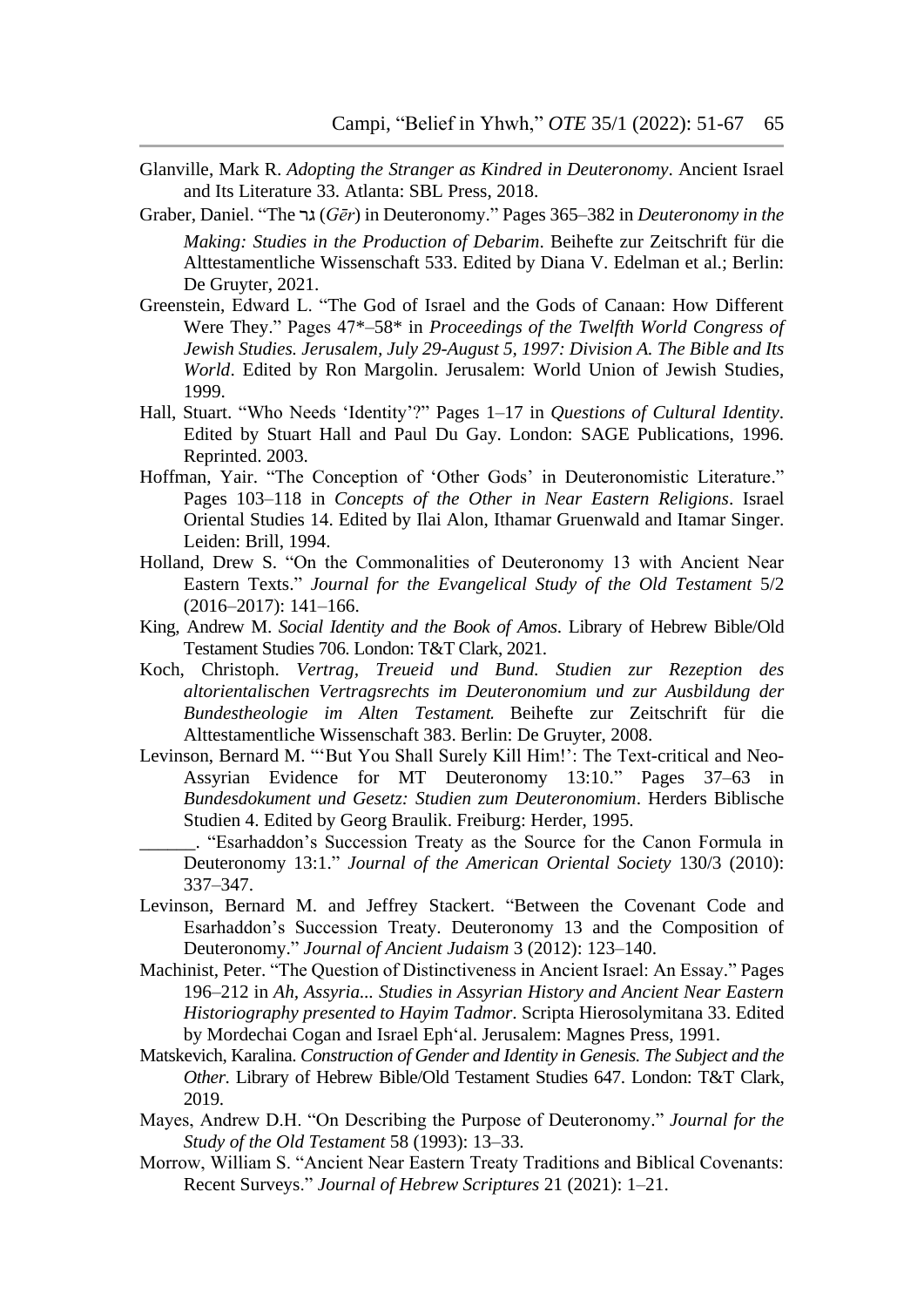Otto, Eckart. "Treueid und Gesetz. Die Ursprünge des Deuteronomiums im Horizont neuassyrischen Vertragsrechts." *Zeitschrift für Altorientalische und Biblische Rechtsgeschichte* 2 (1996): 1–52.

\_\_\_\_\_\_. *Das Deuteronomium: politische Theologie und Rechtsreform in Juda und Assyrien*. Beihefte zur Zeitschrift für die Alttestamentliche Wissenschaft 284. Berlin: De Gruyter, 1999.

- \_\_\_\_\_\_. "Assyria and Judean Identity. Beyond the *Religionsgeschichtliche Schule*." Pages 339–347 in *Literature as Politics, Politics as Literature. Essays on the Ancient Near East in Honor of Peter Machinist*. Edited by David S. Vanderhooft and Abraham Winitzer; Winona Lake: Eisenbrauns 2013.
- Pakkala, Juha. *Intolerant Monolatry in the Deuteronomistic History*. Suomen Eksegeettinen Seura Julkaisuija 76. Helsinki: Finnish Exegetical Society; Göttingen: Vandenhoeck & Ruprecht, 1999.

\_\_\_\_\_\_. "Der literar- und religionsgeschichtliche Ort von Deuteronomium 13." Pages 125–137 in *Die deuteronomistischen Geschichtswerke. Redaktions- und religionsgeschichtliche Perspektiven zur "Deuteronomismus"-Diskussion in Tora und Vorderen Propheten*. Beihefte zur Zeitschrift für die Alttestamentliche Wissenschaft 365. Edited by Markus Witte et al. Berlin: De Gruyter, 2006.

- Parpola, Simo and Kazuko Watanabe, eds. *Neo-Assyrian Treaties and Loyalty Oaths*. State Archives of Assyria 2. Helsinki: Helsinki University Press, 1988.
- Quick, Laura. "'But You Shall Surely Report Concerning Him:' In Defense of the Priority of LXX Deuteronomy 13:9." *Zeitschrift für die Alttestamentliche Wissenschaft* 130/1 (2018): 86–100.

\_\_\_\_\_. *Deuteronomy 28 and the Aramaic Curse Tradition*. Oxford Theology and Religion Monographs. Oxford: Oxford University Press, 2018.

- Ramírez Kidd, José E. *Alterity and Identity in Israel*. *The* גר *in the Old Testament*. Beihefte zur Zeitschrift für die Alttestamentliche Wissenschaft 283. Berlin: De Gruyter, 1999.
- Ro, Johannes U. and Diana V. Edelman, eds. *Collective Memory and Collective Identity. Deuteronomy and the Deuteronomistic History in Their Context*. Beihefte zur Zeitschrift für die Alttestamentliche Wissenschaft 534. Berlin: De Gruyter, 2021.
- Rofé, Alexander. "Text and Context: The Textual Elimination of the Names of Gods and Its Literary, Administrative, and Legal Context." Pages 63–79 in *From Author to Copyist: Essays on the Composition, Redaction, and Transmission of the Hebrew Bible in Honor of Zipi Talshir*. Edited by Cana Werman. Winona Lake: Eisenbrauns, 2015.
- Römer, Thomas. "The Rise and Fall of Josiah." Pages 329–339 in *Rethinking Israel. Studies in the History and Archaeology of Ancient Israel in Honor of Israel Finkelstein*. Edited by Oded Lipschits, Yuval Gadot, and Matthew J. Adams. Winona Lake: Eisenbrauns, 2017.
- Sanders, Ed P., ed. *Jewish and Christian Self-Definition*. 3 vols. Philadelphia: Fortress Press, 1980–1982.
- Schwarz, Seth J., Koen Luyckx and Vivian L. Vignoles, eds. *Handbook of Identity Theory and Research*. 2 vols. New York: Springer, 2011.
- Seitz, Gottfried. *Redaktionsgeschichtliche Studien zum Deuteronomium*. Beiträge zur Wissenschaft vom Alten und Neuen Testament 93. Stuttgart: Kohlhammer, 1971.